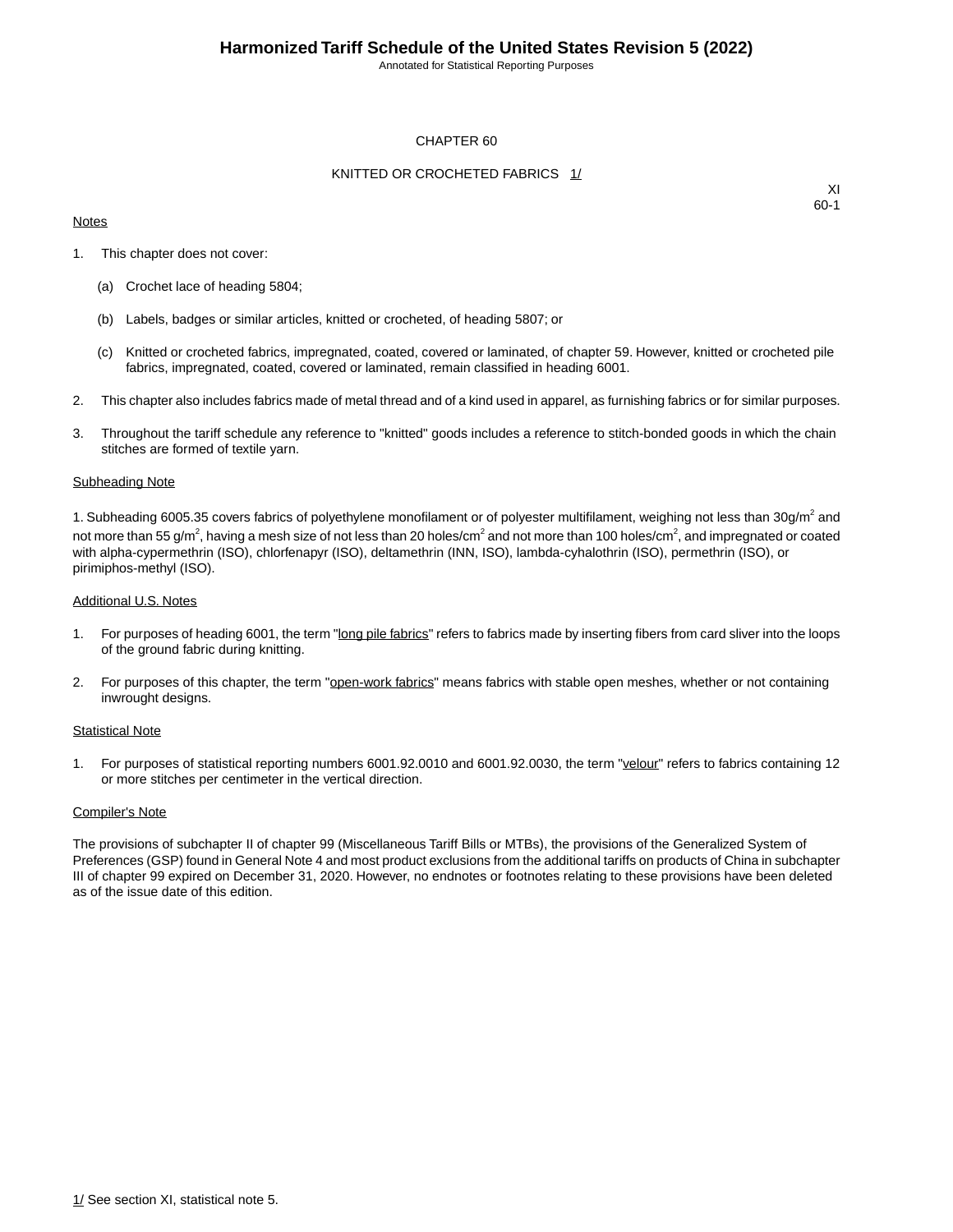Annotated for Statistical Reporting Purposes

| Heading/      | Stat.       |                                                                | Unit           |                        | Rates of Duty                    |                |
|---------------|-------------|----------------------------------------------------------------|----------------|------------------------|----------------------------------|----------------|
| Subheading    | Suf-<br>fix | Article Description                                            | of<br>Quantity |                        | $\mathbf{1}$                     | $\overline{2}$ |
| 6001          |             | Pile fabrics, including "long pile" fabrics and terry fabrics, |                | General                | Special                          |                |
|               |             | knitted or crocheted:                                          |                |                        |                                  |                |
| 6001.10       |             | "Long pile" fabrics:                                           |                |                        |                                  |                |
| 6001.10.20 00 |             |                                                                |                |                        | Free (AU, BH, CL,                | 79.5%          |
|               |             |                                                                | kg             |                        | CO, IL, JO, KR,                  |                |
|               |             |                                                                |                |                        | MA, OM, P, PA,                   |                |
|               |             |                                                                |                |                        | PE, S, SG)                       |                |
| 6001.10.60 00 |             |                                                                |                | $9%^{2/2}$             | Free (AU, BH, CL,                | 40%            |
|               |             |                                                                | kg             |                        | CO, E <sup>*</sup> , IL, JO, KR, |                |
|               |             |                                                                |                |                        | MA, OM, P, PA,                   |                |
|               |             |                                                                |                |                        | PE, S, SG)                       |                |
|               |             | Looped pile fabrics:                                           |                |                        |                                  |                |
| 6001.21.00 00 |             |                                                                | $m2$           | $9.8\%$ <sup>2/</sup>  | Free (AU, BH, CL,                | 40%            |
|               |             |                                                                | kg             |                        | CO, IL, JO, KR,                  |                |
|               |             |                                                                |                |                        | MA, OM, P, PA,                   |                |
|               |             |                                                                |                |                        | PE, S, SG)                       |                |
| 6001.22.00 00 |             |                                                                | $m2$           | $17.2\%$ <sup>3/</sup> | Free (AU, BH, CL,                | 79.5%          |
|               |             |                                                                | kg             |                        | CO, IL, JO, KR,                  |                |
|               |             |                                                                |                |                        | MA, OM, P, PA,                   |                |
|               |             |                                                                |                |                        | PE, S, SG)                       |                |
| 6001.29.00 00 |             |                                                                |                |                        | Free (AU, BH, CL,                | 61.5%          |
|               |             |                                                                |                |                        | CO, E <sup>*</sup> , IL, JO, KR, |                |
|               |             |                                                                |                |                        | MA, OM, P, PA,                   |                |
|               |             |                                                                |                |                        | PE, S, SG)                       |                |
|               |             |                                                                |                |                        |                                  |                |
|               |             |                                                                |                |                        |                                  |                |
|               |             |                                                                |                |                        |                                  |                |
|               |             |                                                                |                |                        |                                  |                |
|               |             |                                                                |                |                        |                                  |                |
|               |             |                                                                |                |                        |                                  |                |
|               |             |                                                                |                |                        |                                  |                |
|               |             |                                                                |                |                        |                                  |                |
|               |             |                                                                |                |                        |                                  |                |
|               |             |                                                                |                |                        |                                  |                |
|               |             |                                                                |                |                        |                                  |                |
|               |             |                                                                |                |                        |                                  |                |
|               |             |                                                                |                |                        |                                  |                |
|               |             |                                                                |                |                        |                                  |                |
|               |             |                                                                |                |                        |                                  |                |
|               |             |                                                                |                |                        |                                  |                |
|               |             |                                                                |                |                        |                                  |                |
|               |             |                                                                |                |                        |                                  |                |
|               |             |                                                                |                |                        |                                  |                |
|               |             |                                                                |                |                        |                                  |                |
|               |             |                                                                |                |                        |                                  |                |
|               |             |                                                                |                |                        |                                  |                |
|               |             |                                                                |                |                        |                                  |                |
|               |             |                                                                |                |                        |                                  |                |
|               |             |                                                                |                |                        |                                  |                |
|               |             |                                                                |                |                        |                                  |                |
|               |             |                                                                |                |                        |                                  |                |
|               |             |                                                                |                |                        |                                  |                |
|               |             |                                                                |                |                        |                                  |                |
|               |             |                                                                |                |                        |                                  |                |
|               |             |                                                                |                |                        |                                  |                |
|               |             |                                                                |                |                        |                                  |                |
|               |             |                                                                |                |                        |                                  |                |
|               |             |                                                                |                |                        |                                  |                |
|               |             |                                                                |                |                        |                                  |                |
|               |             |                                                                |                |                        |                                  |                |
|               |             |                                                                |                |                        |                                  |                |
|               |             |                                                                |                |                        |                                  |                |
|               |             |                                                                |                |                        |                                  |                |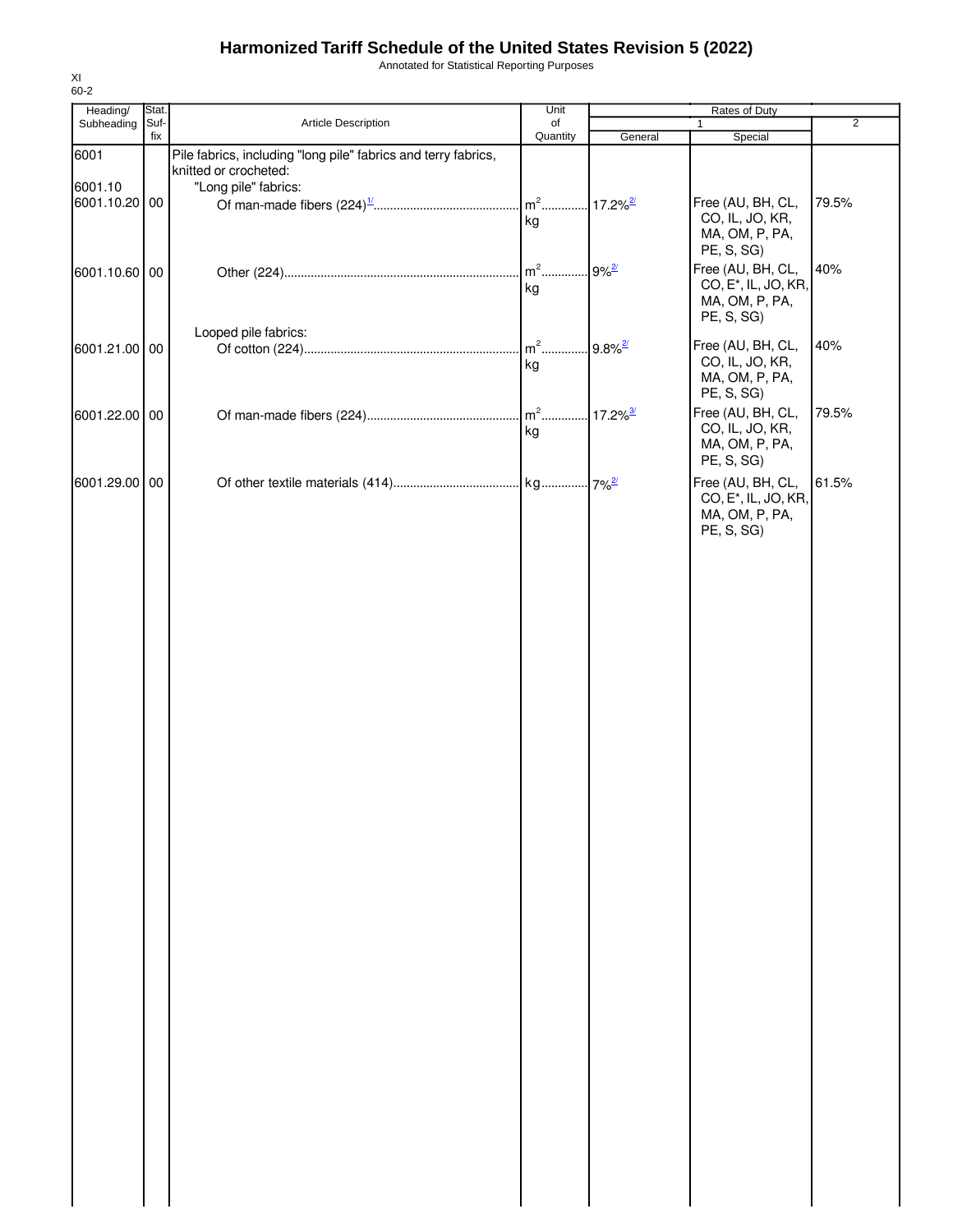Annotated for Statistical Reporting Purposes

| Heading/              | Stat.           |                                                                                                | Unit                 |                     | Rates of Duty                                                                         |                |
|-----------------------|-----------------|------------------------------------------------------------------------------------------------|----------------------|---------------------|---------------------------------------------------------------------------------------|----------------|
| Subheading            | Suf-<br>fix     | Article Description                                                                            | of<br>Quantity       | General             | Special                                                                               | $\overline{2}$ |
| 6001 (con.)           |                 | Pile fabrics, including "long pile" fabrics and terry fabrics,<br>knitted or crocheted: (con.) |                      |                     |                                                                                       |                |
| 6001.91.00            |                 | Other:                                                                                         |                      |                     | Free (AU, BH, CL,<br>CO, IL, JO, KR,<br>MA, OM, P, PA,<br>PE, S, SG)                  | 70%            |
|                       | 10              | Over 271 grams per square meter (224) m <sup>2</sup>                                           | kg                   |                     |                                                                                       |                |
|                       | 20              |                                                                                                | m <sup>2</sup><br>kg |                     |                                                                                       |                |
| 6001.92.00            |                 |                                                                                                |                      |                     | Free (AU, BH, CL,<br>CO, IL, JO, KR,<br>MA, OM, P, PA,<br>PE, S, SG)                  | 79.5%          |
|                       | 10              | Over 271 grams per square meter:                                                               | m <sup>2</sup><br>kg |                     |                                                                                       |                |
|                       | 20              |                                                                                                | m <sup>2</sup><br>kg |                     |                                                                                       |                |
|                       | 30              | Other:                                                                                         | m <sup>2</sup><br>kg |                     |                                                                                       |                |
|                       | 40              |                                                                                                | m <sup>2</sup><br>kg |                     |                                                                                       |                |
| 6001.99<br>6001.99.10 | $\overline{00}$ | Of other textile materials:<br>Containing 85 percent or more by weight of silk or              | $m2$ .<br>kg         | $4\%$ <sup>2/</sup> | Free (AU, BH, CL,<br>CO, E, IL, JO, KR,                                               | 61.5%          |
|                       |                 |                                                                                                |                      |                     | MA, OM, P, PA,<br>PE, S, SG)                                                          | 61.5%          |
| 6001.99.90 00         |                 |                                                                                                | kg                   | $7\%$ <sup>2/</sup> | Free (AU, BH, CL,<br>CO, E <sup>*</sup> , IL, JO, KR,<br>MA, OM, P, PA,<br>PE, S, SG) |                |
|                       |                 |                                                                                                |                      |                     |                                                                                       |                |
|                       |                 |                                                                                                |                      |                     |                                                                                       |                |
|                       |                 |                                                                                                |                      |                     |                                                                                       |                |
|                       |                 |                                                                                                |                      |                     |                                                                                       |                |
|                       |                 |                                                                                                |                      |                     |                                                                                       |                |
|                       |                 |                                                                                                |                      |                     |                                                                                       |                |
|                       |                 |                                                                                                |                      |                     |                                                                                       |                |
|                       |                 |                                                                                                |                      |                     |                                                                                       |                |
|                       |                 |                                                                                                |                      |                     |                                                                                       |                |
|                       |                 |                                                                                                |                      |                     |                                                                                       |                |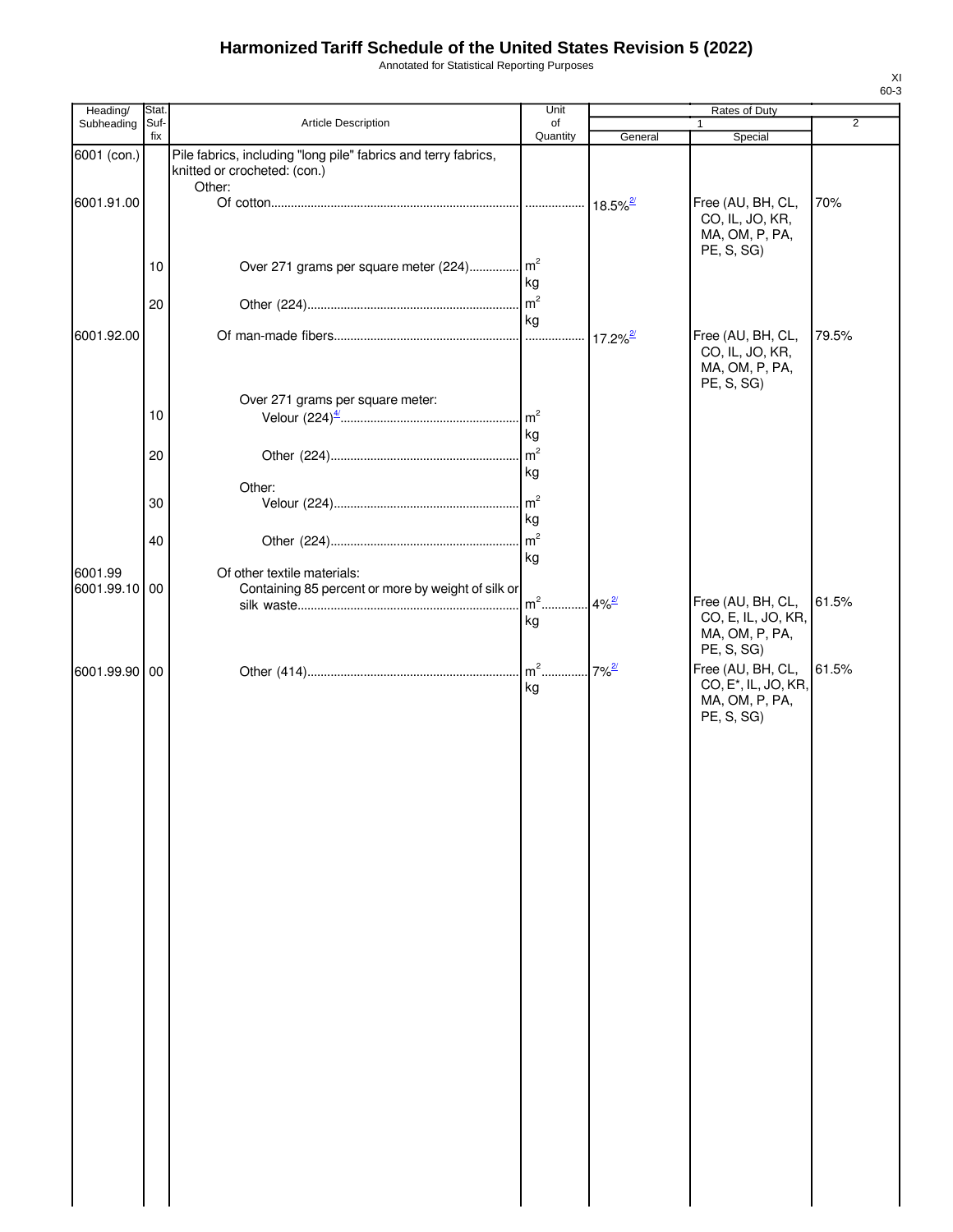Annotated for Statistical Reporting Purposes

| Heading/      | Stat.       |                                                                                                                   | Unit           |                     | Rates of Duty                    |                |
|---------------|-------------|-------------------------------------------------------------------------------------------------------------------|----------------|---------------------|----------------------------------|----------------|
| Subheading    | Suf-<br>fix | Article Description                                                                                               | of<br>Quantity | General             | 1                                | $\overline{2}$ |
|               |             |                                                                                                                   |                |                     | Special                          |                |
| 6002          |             | Knitted or crocheted fabrics of a width not exceeding 30 cm,                                                      |                |                     |                                  |                |
|               |             | containing by weight 5 percent or more of elastomeric yarn or<br>rubber thread, other than those of heading 6001: |                |                     |                                  |                |
| 6002.40       |             | Containing by weight 5 percent or more of elastomeric yarn                                                        |                |                     |                                  |                |
|               |             | but not containing rubber thread:                                                                                 |                |                     |                                  |                |
| 6002.40.40 00 |             |                                                                                                                   |                |                     | Free (AU, BH, CL,                | 35%            |
|               |             |                                                                                                                   |                |                     | CO, IL, JO, KR,                  |                |
|               |             |                                                                                                                   |                |                     | MA, OM, P, PA,                   |                |
|               |             |                                                                                                                   |                |                     | PE, S, SG)                       |                |
|               |             |                                                                                                                   |                |                     |                                  |                |
| 6002.40.80    |             |                                                                                                                   |                | $8\%$ <sup>2/</sup> | Free (AU, BH, CL,                | 90%            |
|               |             |                                                                                                                   |                |                     | CO, E <sup>*</sup> , IL, JO, KR, |                |
|               |             |                                                                                                                   |                |                     | MA, OM, P, PA,                   |                |
|               |             |                                                                                                                   |                |                     | PE, S, SG)                       |                |
|               | 20          |                                                                                                                   |                |                     |                                  |                |
|               | 80          |                                                                                                                   |                |                     |                                  |                |
| 6002.90       |             | Other:                                                                                                            |                |                     |                                  |                |
| 6002.90.40 00 |             |                                                                                                                   |                |                     | Free (AU, BH, CL,                | 35%            |
|               |             |                                                                                                                   |                |                     | CO, IL, JO, KR,                  |                |
|               |             |                                                                                                                   |                |                     | MA, OM, P, PA,                   |                |
|               |             |                                                                                                                   |                |                     | PE, S, SG)                       |                |
|               |             |                                                                                                                   |                |                     |                                  |                |
| 6002.90.80    |             |                                                                                                                   |                | $8\%^{2/2}$         | Free (AU, BH, CL,                | 90%            |
|               |             |                                                                                                                   |                |                     | CO, E <sup>*</sup> , IL, JO, KR, |                |
|               |             |                                                                                                                   |                |                     | MA, OM, P, PA,                   |                |
|               |             |                                                                                                                   |                |                     | PE, S, SG)                       |                |
|               | 20          | Open-work fabrics, warp knit (222) kg                                                                             |                |                     |                                  |                |
|               | 80          |                                                                                                                   |                |                     |                                  |                |
|               |             |                                                                                                                   |                |                     |                                  |                |
|               |             |                                                                                                                   |                |                     |                                  |                |
|               |             |                                                                                                                   |                |                     |                                  |                |
|               |             |                                                                                                                   |                |                     |                                  |                |
|               |             |                                                                                                                   |                |                     |                                  |                |
|               |             |                                                                                                                   |                |                     |                                  |                |
|               |             |                                                                                                                   |                |                     |                                  |                |
|               |             |                                                                                                                   |                |                     |                                  |                |
|               |             |                                                                                                                   |                |                     |                                  |                |
|               |             |                                                                                                                   |                |                     |                                  |                |
|               |             |                                                                                                                   |                |                     |                                  |                |
|               |             |                                                                                                                   |                |                     |                                  |                |
|               |             |                                                                                                                   |                |                     |                                  |                |
|               |             |                                                                                                                   |                |                     |                                  |                |
|               |             |                                                                                                                   |                |                     |                                  |                |
|               |             |                                                                                                                   |                |                     |                                  |                |
|               |             |                                                                                                                   |                |                     |                                  |                |
|               |             |                                                                                                                   |                |                     |                                  |                |
|               |             |                                                                                                                   |                |                     |                                  |                |
|               |             |                                                                                                                   |                |                     |                                  |                |
|               |             |                                                                                                                   |                |                     |                                  |                |
|               |             |                                                                                                                   |                |                     |                                  |                |
|               |             |                                                                                                                   |                |                     |                                  |                |
|               |             |                                                                                                                   |                |                     |                                  |                |
|               |             |                                                                                                                   |                |                     |                                  |                |
|               |             |                                                                                                                   |                |                     |                                  |                |
|               |             |                                                                                                                   |                |                     |                                  |                |
|               |             |                                                                                                                   |                |                     |                                  |                |
|               |             |                                                                                                                   |                |                     |                                  |                |
|               |             |                                                                                                                   |                |                     |                                  |                |
|               |             |                                                                                                                   |                |                     |                                  |                |
|               |             |                                                                                                                   |                |                     |                                  |                |
|               |             |                                                                                                                   |                |                     |                                  |                |
|               |             |                                                                                                                   |                |                     |                                  |                |
|               |             |                                                                                                                   |                |                     |                                  |                |
|               |             |                                                                                                                   |                |                     |                                  |                |
|               |             |                                                                                                                   |                |                     |                                  |                |
|               |             |                                                                                                                   |                |                     |                                  |                |
|               |             |                                                                                                                   |                |                     |                                  |                |
|               |             |                                                                                                                   |                |                     |                                  |                |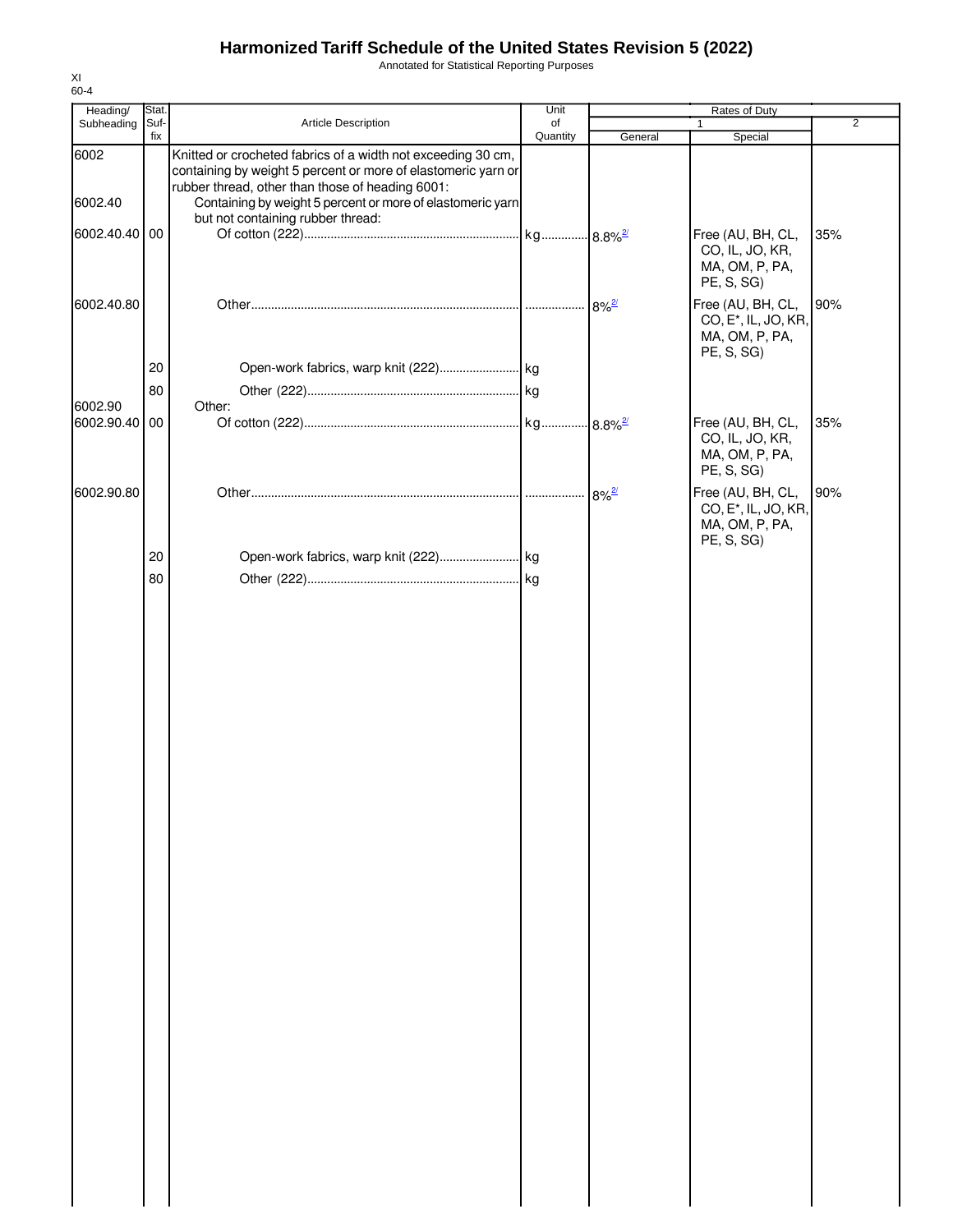Annotated for Statistical Reporting Purposes

| Heading/                 | Stat.       |                                                                                                                                           | Unit           |         | Rates of Duty                                                                         |     |
|--------------------------|-------------|-------------------------------------------------------------------------------------------------------------------------------------------|----------------|---------|---------------------------------------------------------------------------------------|-----|
| Subheading               | Suf-<br>fix | <b>Article Description</b>                                                                                                                | of<br>Quantity | General | $\mathbf{1}$<br>Special                                                               | 2   |
| 6003<br>6003.10          |             | Knitted or crocheted fabrics of a width not exceeding 30 cm,<br>other than those of heading 6001 or 6002:<br>Of wool or fine animal hair: |                |         |                                                                                       |     |
| 6003.10.10 00            |             |                                                                                                                                           |                |         | Free (AU, BH, CL,<br>CO, IL, JO, KR,<br>MA, OM, P, PA,<br>PE, S, SG)                  | 90% |
| 6003.10.90 00            |             |                                                                                                                                           |                |         | Free (AU, BH, CL,<br>CO, E <sup>*</sup> , IL, JO, KR,<br>MA, OM, P, PA,<br>PE, S, SG) | 59% |
| 6003.20<br>6003.20.10 00 |             | Of cotton:                                                                                                                                |                |         | Free (AU, BH, CL,<br>CO, IL, JO, KR,<br>MA, OM, P, PA,<br>PE, S, SG)                  | 90% |
| 6003.20.30 00            |             |                                                                                                                                           |                |         | Free (AU, BH, CL,<br>CO, IL, JO, KR,<br>MA, OM, P, PA,<br>PE, S, SG)                  | 35% |
| 6003.30<br>6003.30.10 00 |             | Of synthetic fibers:                                                                                                                      |                |         | Free (AU, BH, CL,<br>CO, IL, JO, KR,<br>MA, OM, P, PA,<br>PE, S, SG)                  | 90% |
| 6003.30.60 00            |             |                                                                                                                                           |                |         | Free (AU, BH, CL,<br>CO, IL, JO, KR,<br>MA, OM, P, PA,<br>PE, S, SG)                  | 90% |
| 6003.40<br>6003.40.10    | 00          | Of artificial fibers:                                                                                                                     |                |         | Free (AU, BH, CL,<br>CO, IL, JO, KR,<br>MA, OM, P, PA,<br>PE, S, SG)                  | 90% |
| 6003.40.60 00            |             |                                                                                                                                           |                |         | Free (AU, BH, CL,<br>CO, IL, JO, KR,<br>MA, OM, P, PA,<br>PE, S, SG)                  | 90% |
| 6003.90<br>6003.90.10 00 |             | Other:                                                                                                                                    |                |         | Free (AU, BH, CL,<br>CO, IL, JO, KR,<br>MA, OM, P, PA,<br>PE, S, SG)                  | 90% |
| 6003.90.90 00            |             |                                                                                                                                           |                |         | Free (AU, BH, CL,<br>CO, E <sup>*</sup> , IL, JO, KR,<br>MA, OM, P, PA,<br>PE, S, SG) | 59% |
|                          |             |                                                                                                                                           |                |         |                                                                                       |     |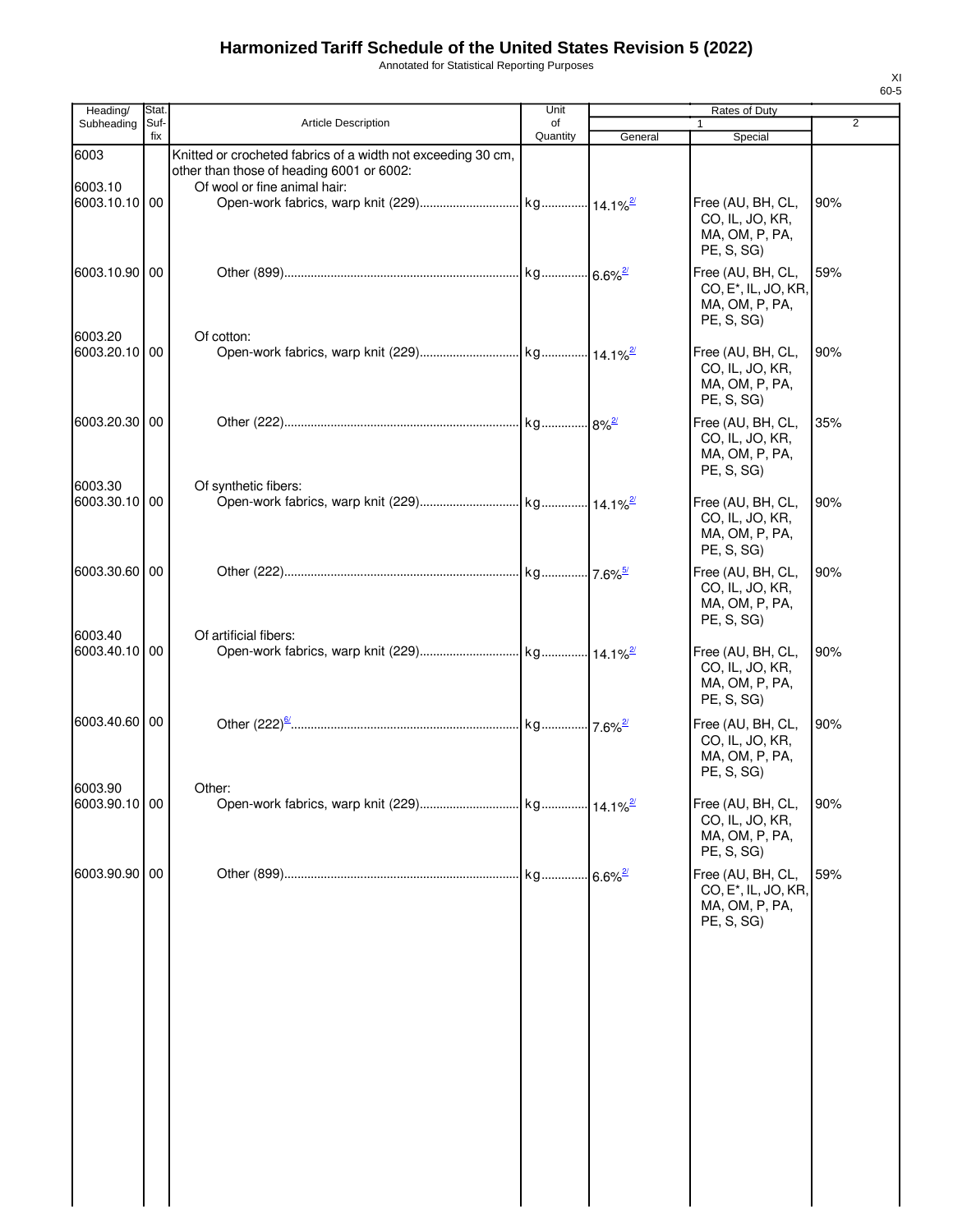Annotated for Statistical Reporting Purposes

| Heading/              | Stat.       |                                                                                                                                    | Unit           |         | Rates of Duty                                                                         |                |
|-----------------------|-------------|------------------------------------------------------------------------------------------------------------------------------------|----------------|---------|---------------------------------------------------------------------------------------|----------------|
| Subheading            | Suf-<br>fix | <b>Article Description</b>                                                                                                         | of<br>Quantity | General | Special                                                                               | $\overline{2}$ |
| 6004                  |             | Knitted or crocheted fabrics of a width exceeding 30 cm,<br>containing by weight 5 percent or more of elastomeric yarn or          |                |         |                                                                                       |                |
| 6004.10.00            |             | rubber thread, other than those of heading 6001:<br>Containing by weight 5 percent or more of elastomeric yarn                     |                |         | Free (AU, BH, CL,<br>CO, E <sup>*</sup> , IL, JO, KR,<br>MA, OM, P, PA,               | 113.5%         |
|                       | 10          | Warp knit:                                                                                                                         |                |         | PE, S, SG)                                                                            |                |
| 6004.90<br>6004.90.20 | 25<br>85    | Other:<br>Containing elastomeric yarn and rubber thread      12.3% <sup>2</sup>                                                    |                |         | Free (AU, BH, CL,                                                                     | 113.5%         |
|                       |             |                                                                                                                                    |                |         | CO, E <sup>*</sup> , IL, JO, KR,<br>MA, OM, P, PA,<br>PE, S, SG)                      |                |
|                       | 10<br>25    | Warp knit:                                                                                                                         |                |         |                                                                                       |                |
|                       | 85          |                                                                                                                                    |                |         |                                                                                       |                |
| 6004.90.90            | 00          |                                                                                                                                    |                |         | Free (AU, BH, CL,<br>CO, E <sup>*</sup> , IL, JO, KR,<br>MA, OM, P, PA,<br>PE, S, SG) | 60%            |
| 6005                  |             | Warp knit fabrics (including those made on galloon knitting<br>machines), other than those of headings 6001 to 6004:<br>Of cotton: |                |         |                                                                                       |                |
| 6005.21.00 00         |             |                                                                                                                                    |                |         | Free (AU, BH, CL,<br>CO, IL, JO, KR,<br>MA, OM, P, PA,<br>PE, S, SG)                  | 45%            |
| 6005.22.00 00         |             |                                                                                                                                    |                |         | Free (AU, BH, CL,<br>CO, IL, JO, KR,<br>MA, OM, P, PA,<br>PE, S, SG)                  | 45%            |
| 6005.23.00 00         |             |                                                                                                                                    |                |         | Free (AU, BH, CL,<br>CO, IL, JO, KR,<br>MA, OM, P, PA,<br>PE, S, SG)                  | 45%            |
| 6005.24.00 00         |             |                                                                                                                                    |                |         | Free (AU, BH, CL,<br>CO, IL, JO, KR,<br>MA, OM, P, PA,<br>PE, S, SG                   | 45%            |
|                       |             |                                                                                                                                    |                |         |                                                                                       |                |
|                       |             |                                                                                                                                    |                |         |                                                                                       |                |
|                       |             |                                                                                                                                    |                |         |                                                                                       |                |
|                       |             |                                                                                                                                    |                |         |                                                                                       |                |
|                       |             |                                                                                                                                    |                |         |                                                                                       |                |
|                       |             |                                                                                                                                    |                |         |                                                                                       |                |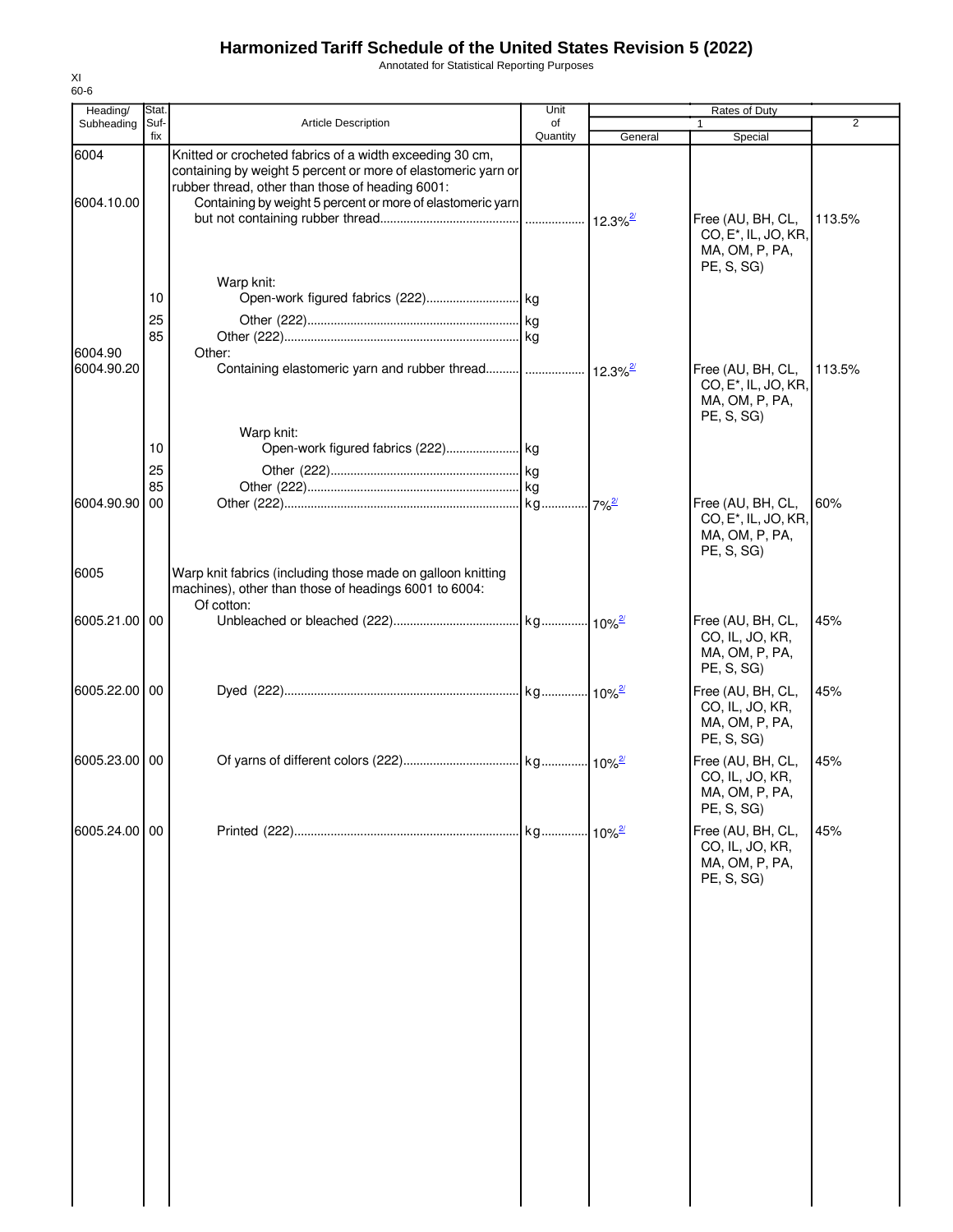Annotated for Statistical Reporting Purposes

| Heading/                     | Stat.       |                                                                                                                                                                                                       | Unit           |                      | Rates of Duty                                                                      |        |
|------------------------------|-------------|-------------------------------------------------------------------------------------------------------------------------------------------------------------------------------------------------------|----------------|----------------------|------------------------------------------------------------------------------------|--------|
| Subheading                   | Suf-<br>fix | <b>Article Description</b>                                                                                                                                                                            | of<br>Quantity | General              | 1<br>Special                                                                       | 2      |
| 6005 (con.)<br>6005.35.00 00 |             | Warp knit fabrics (including those made on galloon knitting<br>machines), other than those of headings 6001 to 6004: (con.)<br>Of synthetic fibers:<br>Fabrics specified in subheading note 1 to this |                |                      | Free (AU, BH, CL,<br>CO, IL, JO, KR,<br>MA, OM, P, PA,                             | 113.5% |
| 6005.36.00                   |             |                                                                                                                                                                                                       |                |                      | PE, S, SG)<br>Free (AU, BH, CL,<br>CO, IL, JO, KR,<br>MA, OM, P, PA,<br>PE, S, SG) | 113.5% |
|                              | 10          | Other:                                                                                                                                                                                                |                |                      |                                                                                    |        |
|                              | 20          |                                                                                                                                                                                                       |                |                      |                                                                                    |        |
|                              | 80          |                                                                                                                                                                                                       |                |                      |                                                                                    |        |
| 6005.37.00                   |             |                                                                                                                                                                                                       |                | $10\%$ <sup>2/</sup> | Free (AU, BH, CL,<br>CO, IL, JO, KR,<br>MA, OM, P, PA,<br>PE, S, SG)               | 113.5% |
|                              | 10          | Other:                                                                                                                                                                                                |                |                      |                                                                                    |        |
|                              | 20          |                                                                                                                                                                                                       |                |                      |                                                                                    |        |
|                              | 80          |                                                                                                                                                                                                       |                |                      |                                                                                    |        |
| 6005.38.00                   |             |                                                                                                                                                                                                       |                |                      | Free (AU, BH, CL,<br>CO, IL, JO, KR,<br>MA, OM, P, PA,<br>PE, S, SG)               | 113.5% |
|                              | 10          |                                                                                                                                                                                                       |                |                      |                                                                                    |        |
|                              | 20          | Other:                                                                                                                                                                                                |                |                      |                                                                                    |        |
|                              | 80          |                                                                                                                                                                                                       |                |                      |                                                                                    |        |
| 6005.39.00                   |             |                                                                                                                                                                                                       |                |                      | Free (AU, BH, CL,<br>CO, IL, JO, KR,<br>MA, OM, P, PA,<br>PE, S, SG)               | 113.5% |
|                              | 10          |                                                                                                                                                                                                       |                |                      |                                                                                    |        |
|                              | 20          | Other:                                                                                                                                                                                                |                |                      |                                                                                    |        |
|                              |             |                                                                                                                                                                                                       |                |                      |                                                                                    |        |
|                              | 80          |                                                                                                                                                                                                       |                |                      |                                                                                    |        |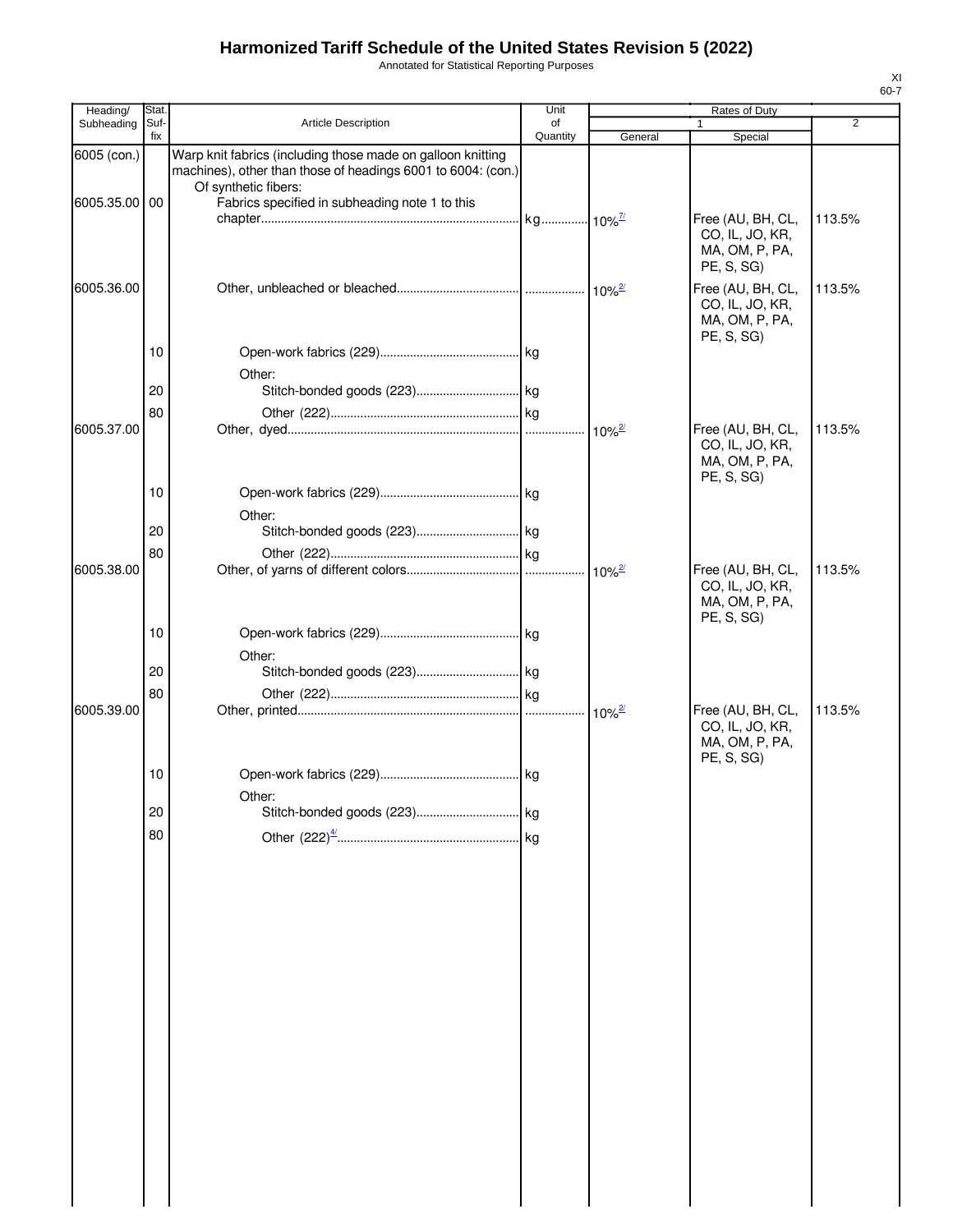Annotated for Statistical Reporting Purposes

| Heading/      | Stat.       |                                                                                                                             | Unit           |                            | Rates of Duty                                                                         |                |
|---------------|-------------|-----------------------------------------------------------------------------------------------------------------------------|----------------|----------------------------|---------------------------------------------------------------------------------------|----------------|
| Subheading    | Suf-<br>fix | <b>Article Description</b>                                                                                                  | of<br>Quantity | General                    | 1                                                                                     | $\overline{2}$ |
| 6005 (con.)   |             | Warp knit fabrics (including those made on galloon knitting<br>machines), other than those of headings 6001 to 6004: (con.) |                |                            | Special                                                                               |                |
| 6005.41.00    |             | Of artificial fibers:                                                                                                       |                |                            | Free (AU, BH, CL,<br>CO, IL, JO, KR,<br>MA, OM, P, PA,<br>PE, S, SG                   | 113.5%         |
|               | 10          | Other:                                                                                                                      |                |                            |                                                                                       |                |
|               | 20          |                                                                                                                             |                |                            |                                                                                       |                |
| 6005.42.00    | 80          |                                                                                                                             |                | $10\%$ <sup>2/</sup>       | Free (AU, BH, CL,<br>CO, IL, JO, KR,<br>MA, OM, P, PA,<br>PE, S, SG)                  | 113.5%         |
|               | 10          | Other:                                                                                                                      |                |                            |                                                                                       |                |
|               | 20          |                                                                                                                             |                |                            |                                                                                       |                |
| 6005.43.00    | 80          |                                                                                                                             |                | $10\%$ <sup>2/</sup>       | Free (AU, BH, CL,<br>CO, IL, JO, KR,<br>MA, OM, P, PA,                                | 113.5%         |
|               | 10          | Other:                                                                                                                      |                |                            | PE, S, SG)                                                                            |                |
|               | 20          |                                                                                                                             |                |                            |                                                                                       |                |
| 6005.44.00    | 80          |                                                                                                                             |                |                            | Free (AU, BH, CL,                                                                     | 113.5%         |
|               |             |                                                                                                                             |                | $10\%$ <sup>2/</sup>       | CO, IL, JO, KR,<br>MA, OM, P, PA,<br>PE, S, SG                                        |                |
|               | 10          | Other:                                                                                                                      |                |                            |                                                                                       |                |
|               | 20<br>80    |                                                                                                                             |                |                            |                                                                                       |                |
| 6005.90       |             | Other:                                                                                                                      |                |                            |                                                                                       |                |
| 6005.90.10 00 |             |                                                                                                                             |                |                            | Free (AU, BH, CL,<br>CO, IL, JO, KR,<br>MA, OM, P, PA,<br>PE, S, SG)                  | 65.5%          |
| 6005.90.90 00 |             |                                                                                                                             |                | $\cdot$ 10% $\frac{27}{2}$ | Free (AU, BH, CL,<br>CO, E <sup>*</sup> , IL, JO, KR,<br>MA, OM, P, PA,<br>PE, S, SG) | 45%            |
|               |             |                                                                                                                             |                |                            |                                                                                       |                |
|               |             |                                                                                                                             |                |                            |                                                                                       |                |
|               |             |                                                                                                                             |                |                            |                                                                                       |                |
|               |             |                                                                                                                             |                |                            |                                                                                       |                |
|               |             |                                                                                                                             |                |                            |                                                                                       |                |
|               |             |                                                                                                                             |                |                            |                                                                                       |                |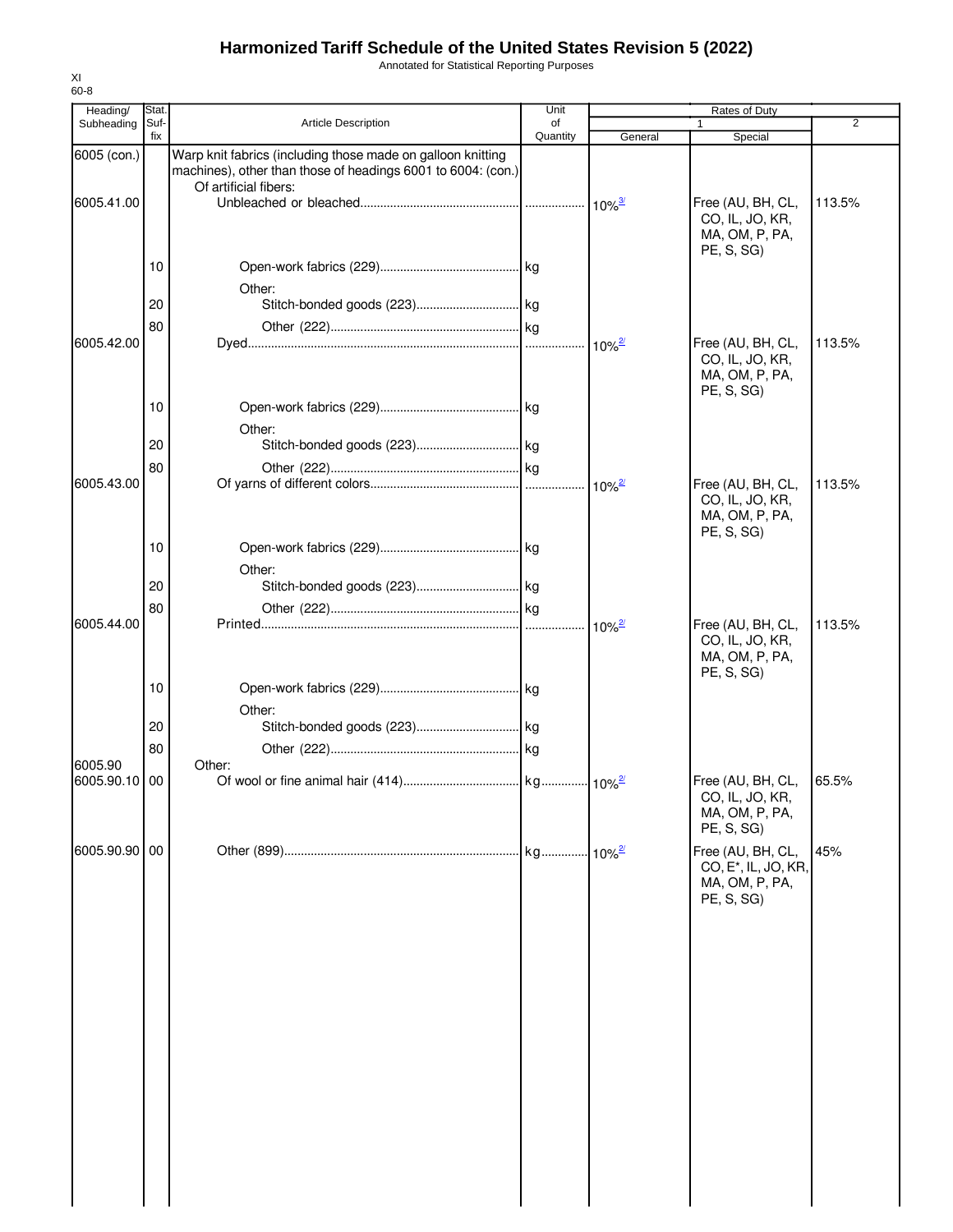Annotated for Statistical Reporting Purposes

| Heading/                 | Stat.       |                                                                                  | Unit           |                      | Rates of Duty                                                        |                |
|--------------------------|-------------|----------------------------------------------------------------------------------|----------------|----------------------|----------------------------------------------------------------------|----------------|
| Subheading               | Suf-<br>fix | Article Description                                                              | of<br>Quantity | General              | 1<br>Special                                                         | $\overline{2}$ |
| 6006                     |             | Other knitted or crocheted fabrics:                                              |                |                      |                                                                      |                |
| 6006.10.00 00            |             | Of cotton:                                                                       |                |                      | Free (AU, BH, CL,<br>CO, IL, JO, KR,<br>MA, OM, P, PA,<br>PE, S, SG) | 65.5%          |
| 6006.21<br>6006.21.10 00 |             | Unbleached or bleached:<br>Circular knit, wholly of cotton yarns exceeding       |                |                      | Free (AU, BH, CL,                                                    | 45%            |
|                          |             |                                                                                  |                |                      | CO, IL, JO, KR,<br>MA, OM, P, PA,<br>PE, S, SG)                      |                |
| 6006.21.90               |             |                                                                                  |                | $10\%$ <sup>2/</sup> | Free (AU, BH, CL,<br>CO, IL, JO, KR,<br>MA, OM, P, PA,<br>PE, S, SG) | 45%            |
|                          | 20          |                                                                                  |                |                      |                                                                      |                |
|                          | 80          |                                                                                  |                |                      |                                                                      |                |
| 6006.22                  |             | Dyed:                                                                            |                |                      |                                                                      |                |
| 6006.22.10 00            |             | Circular knit, wholly of cotton yarns exceeding                                  |                |                      | Free (AU, BH, CL,<br>CO, IL, JO, KR,<br>MA, OM, P, PA,<br>PE, S, SG) | 45%            |
| 6006.22.90               |             |                                                                                  |                | $10\%$ <sup>2/</sup> | Free (AU, BH, CL,<br>CO, IL, JO, KR,<br>MA, OM, P, PA,<br>PE, S, SG) | 45%            |
|                          | 20          |                                                                                  |                |                      |                                                                      |                |
|                          | 80          |                                                                                  |                |                      |                                                                      |                |
| 6006.23<br>6006.23.10 00 |             | Of yarns of different colors:<br>Circular knit, wholly of cotton yarns exceeding |                |                      | Free (AU, BH, CL,<br>CO, IL, JO, KR,                                 | 45%            |
|                          |             |                                                                                  |                |                      | MA, OM, P, PA,<br>PE, S, SG)                                         |                |
| 6006.23.90               |             |                                                                                  |                | $10\%$ <sup>2/</sup> | Free (AU, BH, CL,<br>CO, IL, JO, KR,<br>MA, OM, P, PA,<br>PE, S, SG) | 45%            |
|                          | 20          |                                                                                  |                |                      |                                                                      |                |
|                          | 80          |                                                                                  |                |                      |                                                                      |                |
| 6006.24<br>6006.24.10    | 00          | Printed:<br>Circular knit, wholly of cotton yarns exceeding                      |                |                      |                                                                      |                |
|                          |             |                                                                                  |                |                      | Free (AU, BH, CL,<br>CO, IL, JO, KR,<br>MA, OM, P, PA,<br>PE, S, SG) | 45%            |
| 6006.24.90               |             |                                                                                  |                |                      | Free (AU, BH, CL,<br>CO, IL, JO, KR,<br>MA, OM, P, PA,<br>PE, S, SG) | 45%            |
|                          | 20          |                                                                                  |                |                      |                                                                      |                |
|                          | 80          |                                                                                  |                |                      |                                                                      |                |
|                          |             |                                                                                  |                |                      |                                                                      |                |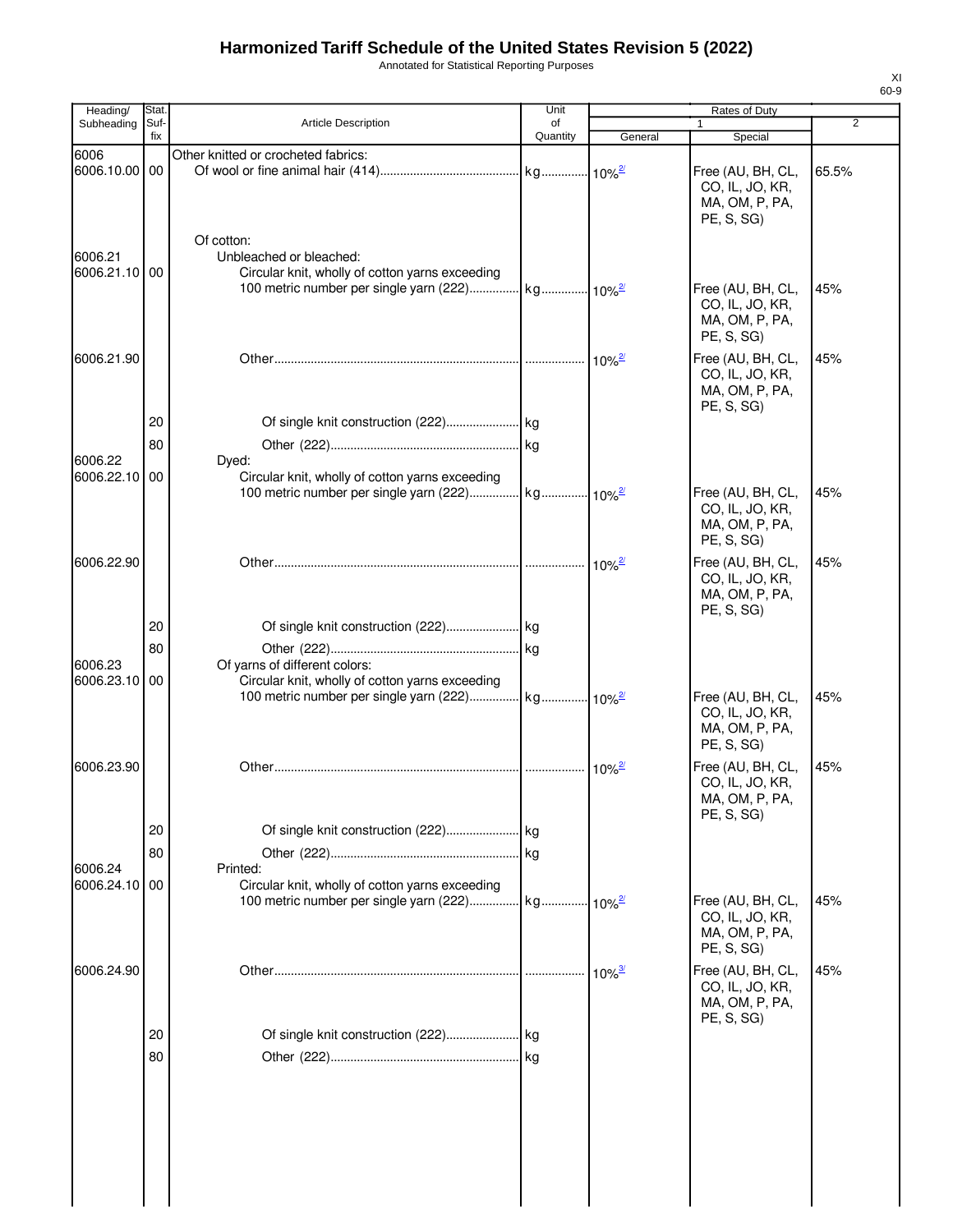Annotated for Statistical Reporting Purposes

| Heading/    | Stat.                |                                            | Unit           |         | Rates of Duty                                                        |                |
|-------------|----------------------|--------------------------------------------|----------------|---------|----------------------------------------------------------------------|----------------|
| Subheading  | Suf-<br>fix          | Article Description                        | of<br>Quantity | General | Special                                                              | $\overline{2}$ |
| 6006 (con.) |                      | Other knitted or crocheted fabrics: (con.) |                |         |                                                                      |                |
|             |                      | Of synthetic fibers:                       |                |         |                                                                      |                |
| 6006.31.00  |                      |                                            |                |         | Free (AU, BH, CL,<br>CO, IL, JO, KR,<br>MA, OM, P, PA,<br>PE, S, SG) | 113.5%         |
|             |                      | Of double knit or interlock construction:  |                |         |                                                                      |                |
|             | 20                   |                                            |                |         |                                                                      |                |
|             | 40                   |                                            |                |         |                                                                      |                |
|             | 60                   |                                            |                |         |                                                                      |                |
|             | 80                   |                                            |                |         |                                                                      |                |
| 6006.32.00  |                      |                                            |                |         | Free (AU, BH, CL,<br>CO, IL, JO, KR,<br>MA, OM, P, PA,<br>PE, S, SG) | 113.5%         |
|             |                      | Of double knit or interlock construction:  |                |         |                                                                      |                |
|             | 20                   |                                            |                |         |                                                                      |                |
|             | 40                   |                                            |                |         |                                                                      |                |
|             | 60                   |                                            |                |         |                                                                      |                |
|             | 80                   |                                            |                |         |                                                                      |                |
| 6006.33.00  |                      |                                            |                |         | Free (AU, BH, CL,<br>CO, IL, JO, KR,<br>MA, OM, P, PA,<br>PE, S, SG) | 113.5%         |
|             | 20                   | Of double knit or interlock construction:  |                |         |                                                                      |                |
|             |                      |                                            |                |         |                                                                      |                |
|             | 40                   |                                            |                |         |                                                                      |                |
|             | 60                   |                                            |                |         |                                                                      |                |
| 6006.34.00  | 80                   |                                            |                |         | Free (AU, BH, CL,                                                    | 113.5%         |
|             | 20<br>40<br>60<br>80 | Of double knit or interlock construction:  |                |         | CO, IL, JO, KR,<br>MA, OM, P, PA,<br>PE, S, SG)                      |                |
|             |                      |                                            |                |         |                                                                      |                |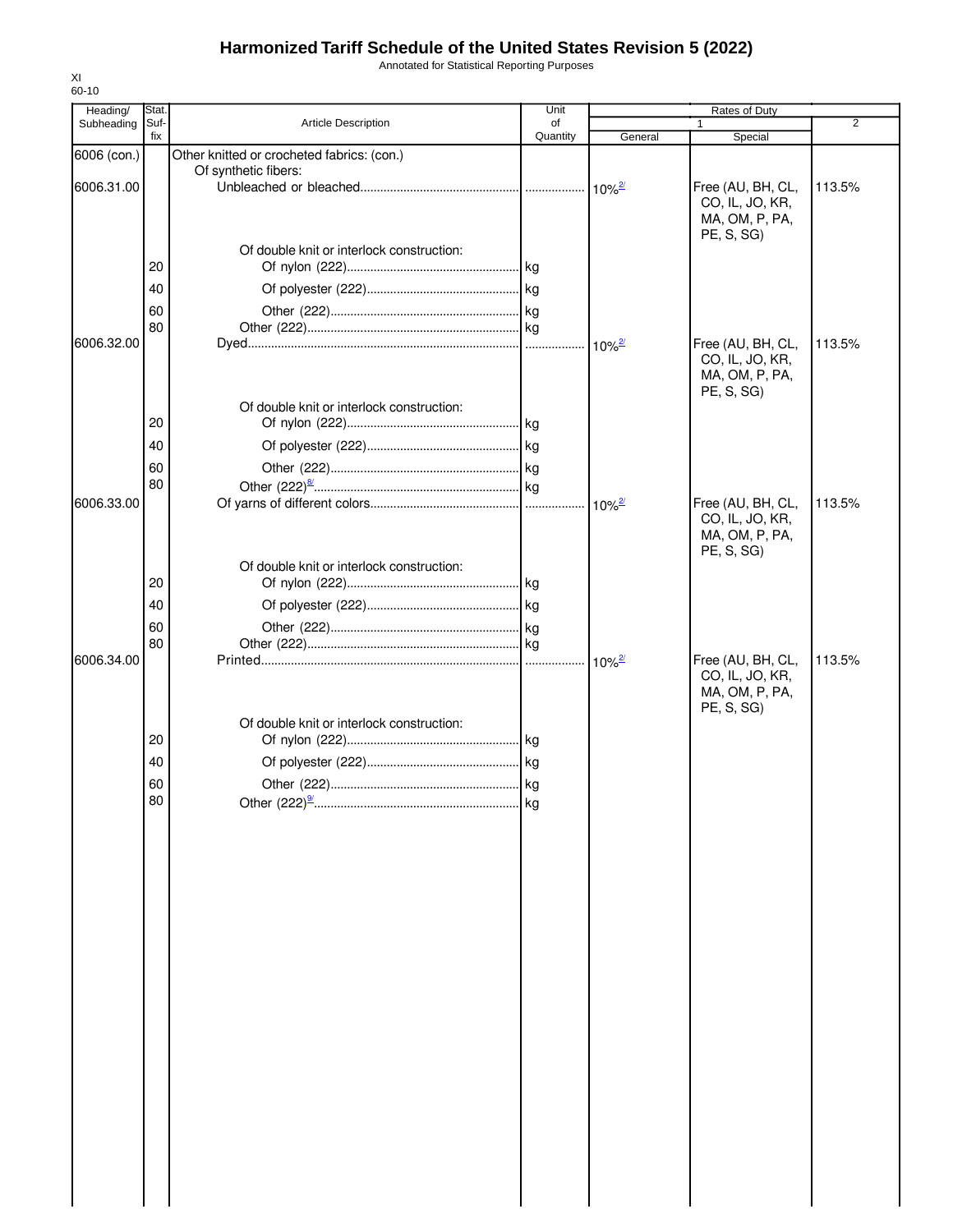Annotated for Statistical Reporting Purposes

| Heading/                 | Stat. |                                                                     | Unit     |                      | Rates of Duty                        |                |
|--------------------------|-------|---------------------------------------------------------------------|----------|----------------------|--------------------------------------|----------------|
| Subheading               | Suf-  | <b>Article Description</b>                                          | of       |                      |                                      | $\overline{2}$ |
|                          | fix   |                                                                     | Quantity | General              | Special                              |                |
| 6006 (con.)              |       | Other knitted or crocheted fabrics: (con.)<br>Of artificial fibers: |          |                      |                                      |                |
| 6006.41.00               |       |                                                                     |          |                      | Free (AU, BH, CL,                    | 113.5%         |
|                          |       |                                                                     |          |                      | CO, IL, JO, KR,                      |                |
|                          |       |                                                                     |          |                      | MA, OM, P, PA,                       |                |
|                          |       |                                                                     |          |                      | PE, S, SG)                           |                |
|                          | 25    | Of double knit or interlock construction (222) kg                   |          |                      |                                      |                |
|                          | 85    |                                                                     |          |                      |                                      |                |
| 6006.42.00               |       |                                                                     |          |                      | Free (AU, BH, CL,<br>CO, IL, JO, KR, | 113.5%         |
|                          |       |                                                                     |          |                      | MA, OM, P, PA,                       |                |
|                          |       |                                                                     |          |                      | PE, S, SG)                           |                |
|                          | 25    | Of double knit or interlock construction (222) kg                   |          |                      |                                      |                |
|                          | 85    |                                                                     |          |                      |                                      |                |
| 6006.43.00               |       |                                                                     |          |                      | Free (AU, BH, CL,                    | 113.5%         |
|                          |       |                                                                     |          |                      | CO, IL, JO, KR,                      |                |
|                          |       |                                                                     |          |                      | MA, OM, P, PA,<br>PE, S, SG)         |                |
|                          | 25    | Of double knit or interlock construction (222) kg                   |          |                      |                                      |                |
|                          | 85    |                                                                     |          |                      |                                      |                |
| 6006.44.00               |       |                                                                     |          | $10\%$ <sup>2/</sup> | Free (AU, BH, CL,                    | 113.5%         |
|                          |       |                                                                     |          |                      | CO, IL, JO, KR,                      |                |
|                          |       |                                                                     |          |                      | MA, OM, P, PA,                       |                |
|                          |       |                                                                     |          |                      | PE, S, SG)                           |                |
|                          | 25    | Of double knit or interlock construction (222) kg                   |          |                      |                                      |                |
|                          | 85    |                                                                     |          |                      |                                      |                |
| 6006.90<br>6006.90.10 00 |       | Other:<br>Containing 85 percent or more by weight of silk or silk   |          |                      |                                      |                |
|                          |       |                                                                     |          |                      | Free (AU, BH, CL,                    | 45%            |
|                          |       |                                                                     |          |                      | CO, E, IL, JO, KR,                   |                |
|                          |       |                                                                     |          |                      | MA, OM, P, PA,                       |                |
|                          |       |                                                                     |          |                      | PE, S, SG)                           |                |
| 6006.90.90 00            |       |                                                                     |          |                      |                                      | 45%            |
|                          |       |                                                                     |          |                      |                                      |                |
|                          |       |                                                                     |          |                      |                                      |                |
|                          |       |                                                                     |          |                      |                                      |                |
|                          |       |                                                                     |          |                      |                                      |                |
|                          |       |                                                                     |          |                      |                                      |                |
|                          |       |                                                                     |          |                      |                                      |                |
|                          |       |                                                                     |          |                      |                                      |                |
|                          |       |                                                                     |          |                      |                                      |                |
|                          |       |                                                                     |          |                      |                                      |                |
|                          |       |                                                                     |          |                      |                                      |                |
|                          |       |                                                                     |          |                      |                                      |                |
|                          |       |                                                                     |          |                      |                                      |                |
|                          |       |                                                                     |          |                      |                                      |                |
|                          |       |                                                                     |          |                      |                                      |                |
|                          |       |                                                                     |          |                      |                                      |                |
|                          |       |                                                                     |          |                      |                                      |                |
|                          |       |                                                                     |          |                      |                                      |                |
|                          |       |                                                                     |          |                      |                                      |                |
|                          |       |                                                                     |          |                      |                                      |                |
|                          |       |                                                                     |          |                      |                                      |                |
|                          |       |                                                                     |          |                      |                                      |                |
|                          |       |                                                                     |          |                      |                                      |                |
|                          |       |                                                                     |          |                      |                                      |                |
|                          |       |                                                                     |          |                      |                                      |                |
|                          |       |                                                                     |          |                      |                                      |                |
|                          |       |                                                                     |          |                      |                                      |                |